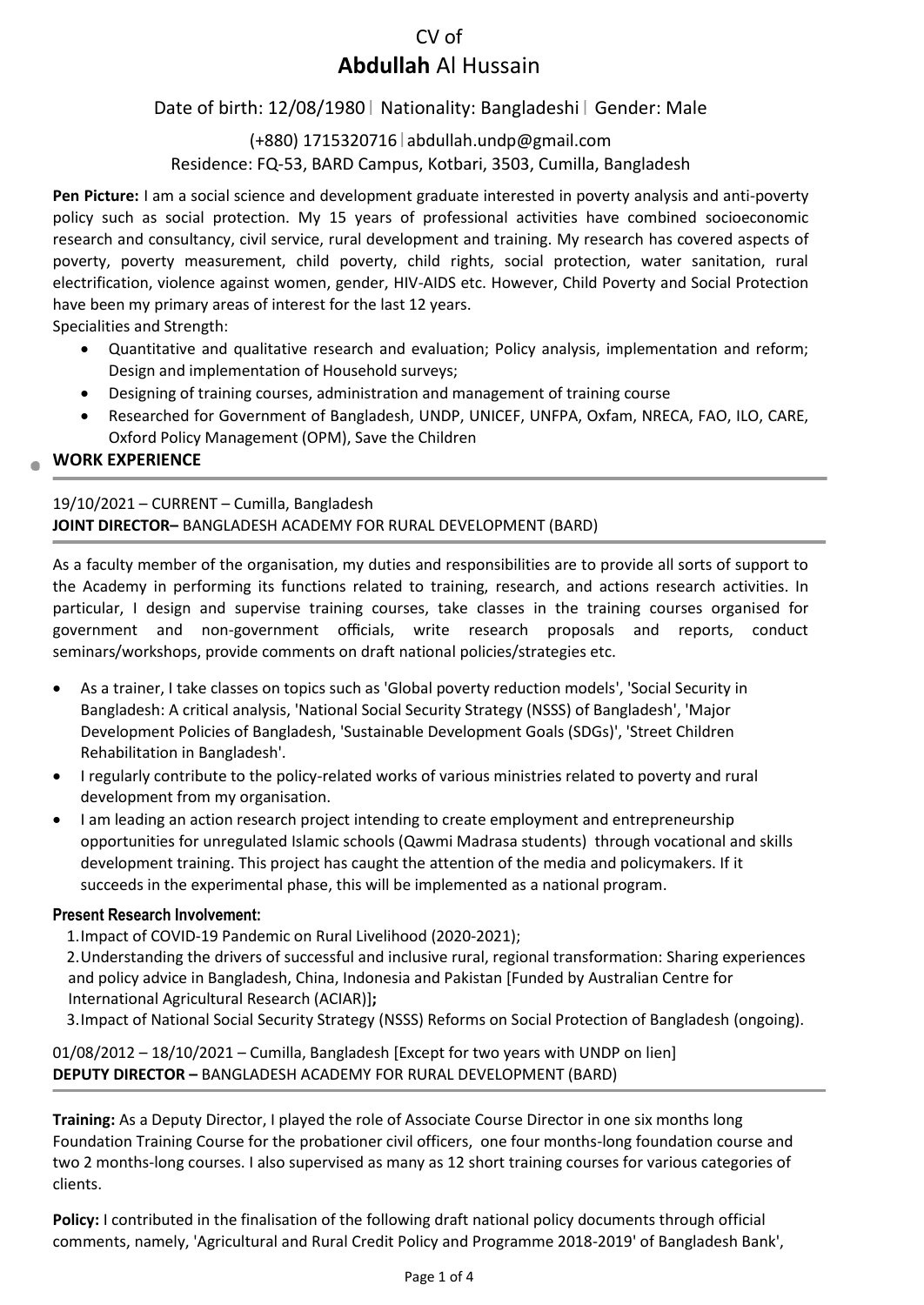'Integrated Savings and Microcredit Programmes Implementation Policy 2019' of Department of Social Services, 'Urban Community Development Programme Implementation Policy 2018' of Department of Social Services etc. I also regularly contributed to the policy-related works on social protection in Cabinet Division. **Action Research:** I designed the first-ever action research project to create employment and entrepreneurship opportunities for the unregulated Islamic schools (Qawmi Madrasa students) through vocational and skills development training.

## 08/03/2015 – 21/02/2017 – Dhaka, Bangladesh **RESEARCH OFFICER – UNDP BANGLADESH**

The Social Protection Policy Support (SPPS) Project provided technical support to the Government of Bangladesh in formulating the National Social Security Strategy (NSSS) of Bangladesh, the first-ever umbrella policy on social security to reconfigure the existing social protection system in Bangladesh. For two years, I served this project as the research focal point.

- I reviewed national and international policies and strategies, collected and analysed qualitative and quantitative data, drafted policy briefs and reports.
- I collected beneficiary and budget data of 180 past and current public Social Protection programmes from the Ministry of Finance and 25 other ministries/divisions and prepared a database on the public Social Protection Programmes with their budget, beneficiary and implementing ministries since F.Y. 2008-2009 (9 years). This database is being used as a significant source for analysing the sector-wise interventions, financial trends, coverage etc.
- I analysed the current public Social Protection Programmes as per the NSSS life cycle categories
- I collected basic information on all the 142 existing (F.Y. 2015-16 and 2016-17) public social protection programmes from different ministries and prepared programme summaries (one-pager/programme at a glance) for information flyer
- I shared policy updates, programmes initiatives, ministerial decisions, significant changes in social protection sector with colleagues
- I drafted the NSSS Action Plan content and toolkit with the International Social Protection Specialist for the 25 social protection programme implementation ministries/divisions, which are now being used for the NSSS Action Plan.
- I also coauthored the Political Economy Assessment of the implementation of the National Social Security Strategy of Bangladesh titled "Assessment to Enhance Implementation of the National Social Security Strategy", and "Measures to Enhance Urban Inclusion in the National Social Security Strategy (NSSS)",

## 03/06/2012 – 31/07/2012 – Dhaka and Sunamgonj, Bangladesh **SUB-DISTRICT ELECTION OFFICER (ASSISTANT SECRETARY) –** BANGLADESH ELECTION COMMISSION

I supported the Election Commission with election-related works as the sub-district election focal point. 16/04/2005 – 02/06/2012 – Dhaka, Bangladesh

## **SR. RESEARCH ASSOCIATE/RESEARCH ASSOCIATE –** HUMAN DEVELOPMENT RESEARCH CENTRE (HDRC)

My duties and responsibilities included mainly study conduction planning, writing research proposals, designing qualitative & quantitative research and developing research tools, maintaining liaison with the clients/donors, train field level researchers, participating in data collection and supervision of data collection, planning of data analysis and analysing quantitative and qualitative data, writing research reports, editing reports, presenting research findings in seminars.

In my six years period as Senior Research Associate, I conducted over 20 research studies, including:

1. *Improving the Targeting Effectiveness of Social Safety Nets in Bangladesh (2013)*. Conducted for FAO Bangladesh

2.*Understanding the Scope of Social Protection Measures as Means to Improve Child Well-Being (2010)*. Conducted for Save the Children

3.*Mismatch of Minority Population in Bangladesh: Population Census vis-à-vis National Voter List (2011)*. Dhaka: Conducted for SHAREE

4. *Study on Women in Parliament: Process & Extent of Participation, and Scope for Strengthening their Role (2012)*. Conducted for Asia Foundation

5.*Basic Education for Hard-to-Reach Urban Working Children: A study on Benefts, Sustainability and Cost (2009)*. Conducted for UNICEF Bangladesh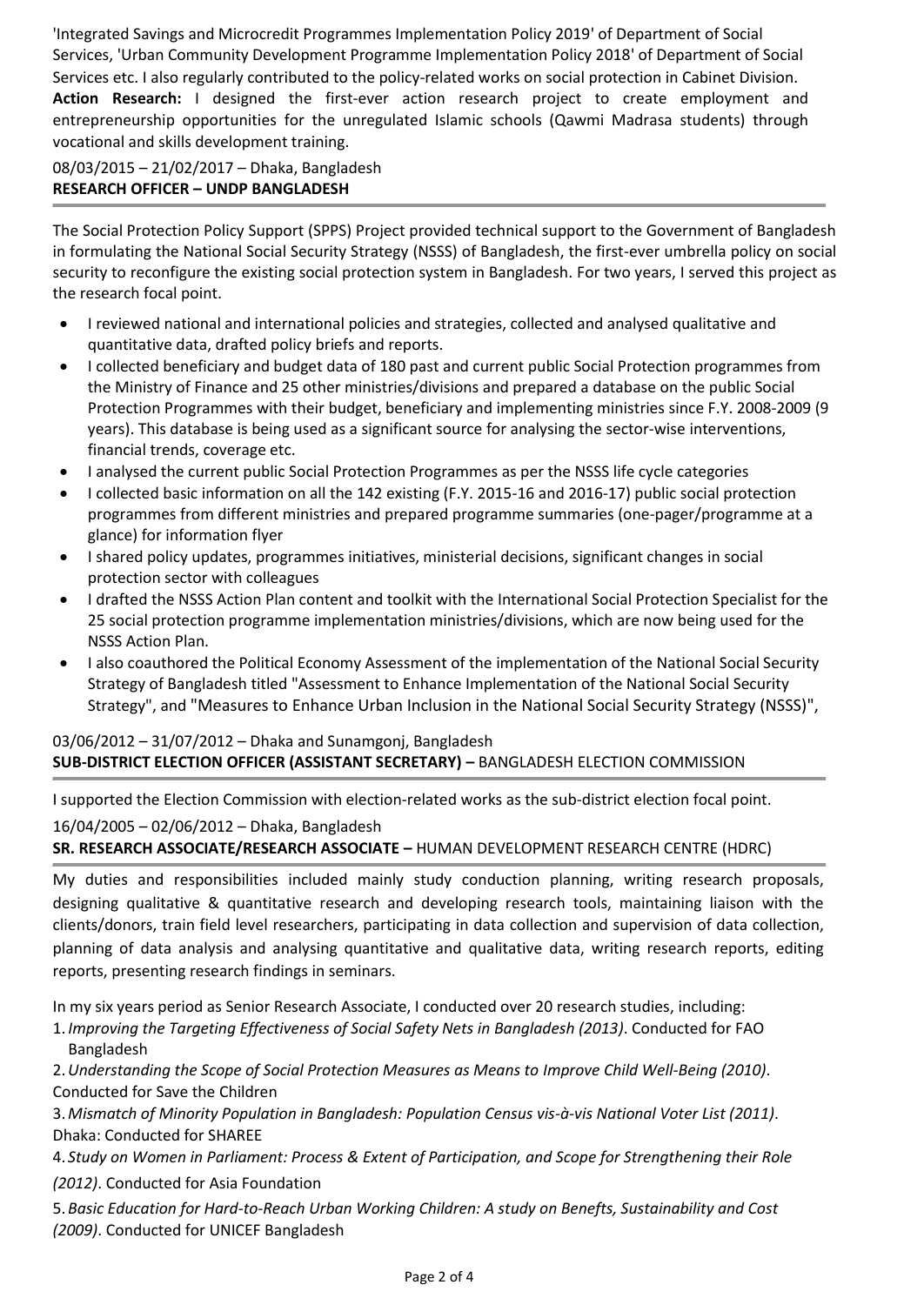6.Operation Research on Brothel-based Sex Workers and Self-Help Groups for Prevention of STI and HIV/AIDS (2009). Conducted for UNFPA Bangladesh

7. *Review of Social Barriers and Limitations of Village Court (2010).* Conducted for UNDP Bangladesh

8. *Socio-economic Impact Study of the Rural Electrification Development Project (REDP) (2011).* Conducted for NRECA Intl. Ltd.

9. *Study on Allocation, Targeting and Effectiveness of Sanitation Subsidy in Bangladesh (2011)*. Conducted for WaterAid Bangladesh

- 10. *National Report Bangladesh--GLOBAL STUDY ON CHILD POVERTY AND DISPARITIES (2009). For* UNICEF Bangladesh
- 11. *Assessment of Preparedness for Pandemic Infuenza (2008)***.** Conducted for AED, USA

12.*Study on Change in Attitude and Behaviour of Garment Owners, Managers and Workers towards Gender and R.H. Issues (2008)***.** Conducted for UNFPA Bangladesh

13.*CARE-Patsy Collins Trust Fund Initiative (PCTFI) School Performance Assessment (2009).* Conducted for CARE Bangladesh

## **EDUCATION AND TRAINING**

01/09/2017 – 14/12/2018 – Kortenaerkade 12, The Hague, Netherlands

M.A IN DEVELOPMENT STUDIES – International Institute of Social Studies (ISS)--Erasmus University Rotterdam

Result: B (73%) Thesis: State, Qawmi Madrasas and Children in Bangladesh: From a Social Protection Perspective

01/07/2005 – 31/12/2006 – Dhaka, Dhaka, Bangladesh MSS IN SOCIOLOGY – University of Dhaka

Result: 2nd ass 1st Position (59%; 60% is the 1st Class) 01/07/2000 – 30/06/2005 – Dhaka, Dhaka, Bangladesh

BSS IN SOCIOLOGY – University of Dhaka

Result: 2nd Class 6th Position (59.10%)

## **SIGNIFICANT RESEARCH WORKS AND PUBLICATIONS**

- 1. Azad, Abul Kalam, Abdullah Al Hussain, Anas Al Islam, Md. Zamil Uddin and Babu Hossain (2020). Agricultural Mechanization and Collective Farming Management—An Experimental initiative for Commercialisation of Agriculture. Rural Development—Annual Bengali Journal of Bangladesh Academy for Rural Development (BARD), Number 23 (in Bengali). ISSN: 2222-6869
- 2. Al Hussain, Abdullah. (2020). Rural and Urban Poverty incidence in Bangladesh and their Reflection in Social Protection Policies and Programmes. *The Journal of Rural Development*, *43*(1), 101-124. ISSN: 1019-0341
- 3. Al Hussain, Abdullah. (2018). *State, Qawmi Madrasas and Children in Bangladesh: From A Social Protection Perspective*. M.A. Erasmus University Rotterdam.<https://thesis.eur.nl/pub/46690>
- 4. Yaqub, S., & Al Hussain, A. (2016). *Policy Diagnostic to Enhance Implementation of the National Social Security Strategy*. Dhaka: UNDP Bangladesh.
- 5. Yaqub, S., & Al Hussain, A. (2016). *Measures to Enhance Urban Inclusion in the National Social Security Strategy (NSSS)*. Dhaka: UNDP Bangladesh.
- 6. Yaqub, S., & Al Hussain, A. (2016). *Approach and Timeline to Produce the Action Plans for the National Social Security Strategy (NSSS)*. Dhaka: UNDP Bangladesh.
- 7. *Zahid, A., Guha, R., & Al Hussain, A. (2015). Efficacy of Initiatives/Programmes on Rural Income and Poverty Alleviation: A Way Forward. Dhaka: Centre on Integrated Rural Development for Asia and the Pacific (CIRDAP).*